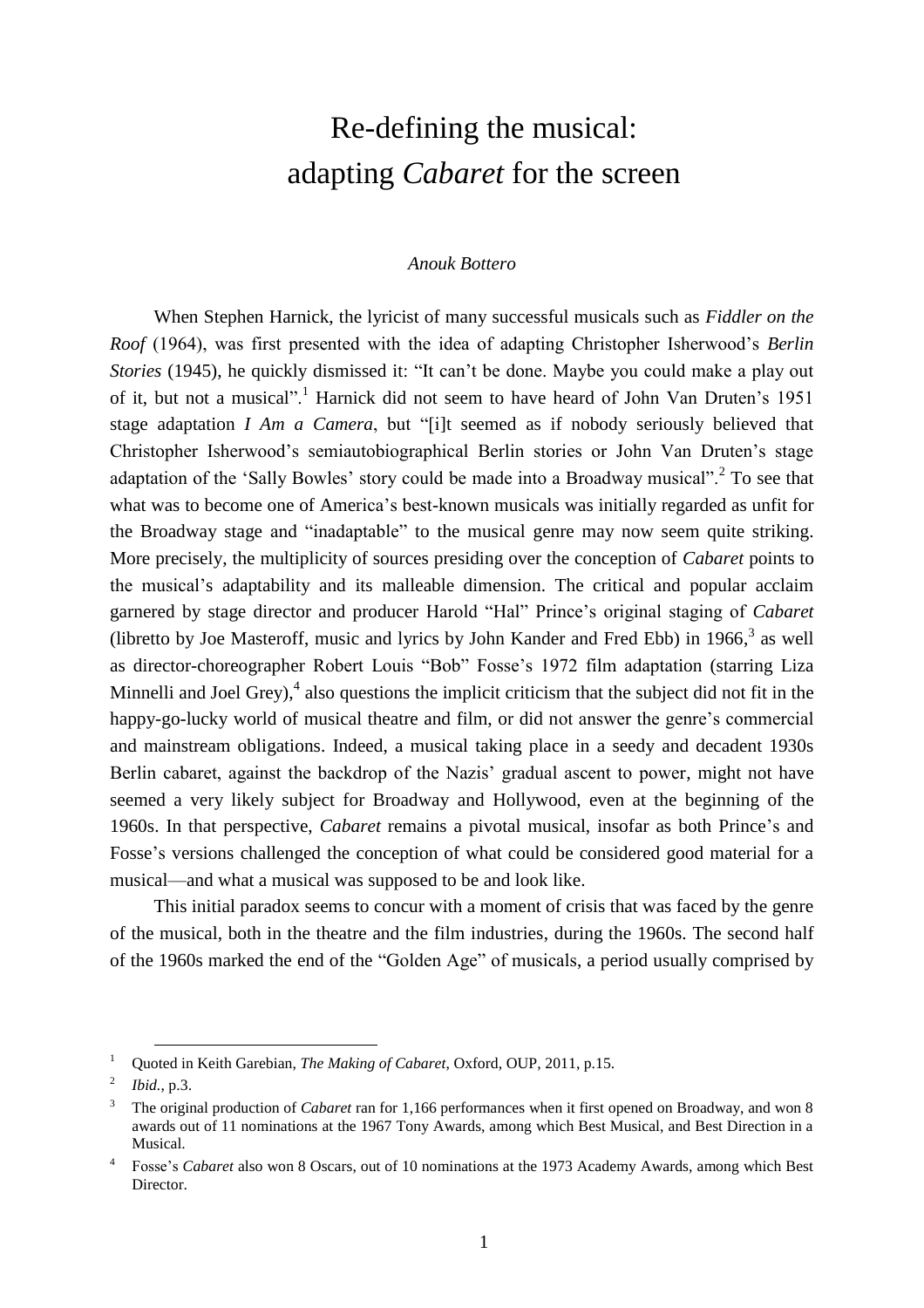most researchers between 1943 and 1964. <sup>5</sup> The reasons for this decline in popularity were mostly due to the economic fallout faced by Broadway and the musical film industry—a crisis which challenged the musical's establishment as a paragon of popular culture $6$ —but also to the revolutionary socio-cultural changes that shaped most of the 1960s, and which made it even more difficult for musicals to "sustain [their] habitual veneer of happiness."<sup>7</sup> In that context, Hal Prince's original production of *Cabaret* seemed to bring to the stage musical the breath of fresh air it needed, by making it darker, more political, and more cynical, and moving away from the musical's "integrated form"—in which all elements of the musical concur to the advancement of the plot<sup>8</sup>—towards a new, director-driven "concept musical".<sup>9</sup>

If the conception of *Cabaret* on stage was marked by a conscious move to transform the musical as a genre, its film adaptation gave way to the possibility for a musical to transform itself, especially if transferred onto the screen. For Geoffrey Block, Fosse's *Cabaret* signs "the end of an era that generally features more faithful adaptations, an era significantly framed, as with the Golden Age musical, by the films of *Oklahoma!* (1955) and *Fiddler on the Roof* (1971)."<sup>10</sup> After Fosse's *Cabaret*, there were simply two very distinct *Cabaret*s. Such distinctiveness of the film adaptation compared to its stage counterpart is also linked to the emerging prominence of the director's role in the conception of musicals. Hal Prince's production demonstrated the paramount importance a director of musicals could have on a stage production.<sup>11</sup> Fosse, by moving away from constraints of fidelity towards the original point of reference (the stage production), also followed Prince's redefinition of the role of the  $\text{director}^{12}$  and more specifically, of the director-choreographer—despite a lack of classical ballet training and a relative ignorance of filmic vocabulary.

 $\overline{a}$ 5 1943 marks the year of the first "fully" integrated musical, Rodgers & Hammerstein's *Oklahoma!*, whereas 1964 was the year of high-rated performances such as *Funny Girl, Hello, Dolly!* or *Fiddler on the Roof*.

<sup>6</sup> To learn more about the economic aspect of Broadway's fading popularity, see John Kenrick, "History of the Musical Stage – 1960s III: The World Turned Upside Down", *Musicals 101*, https://www.musicals101.com/1960bway3.htm, visited on April 3rd, 2017, and Jack Poggi, *Theater in America: The Impact of Economic Forces*, Ithaca, N.Y., Cornell University Press, 1968.

<sup>7</sup> Stacy Wolf, "Something Better Than This: *Sweet Charity* and the Feminist Utopia of Broadway Musicals", *Modern Drama*, vol. 47, no. 2, 2004, p.315.

<sup>8</sup> See Geoffrey Block, "Integration", in Raymond Knapp, Mitchell Morris and Stacy Wolf (dir.), *The Oxford Handbook of the American Musical*, New York, Oxford University Press, 2011, pp.97-110.

<sup>&</sup>lt;sup>9</sup> The general definition of the "concept musical" is that a "concept," i.e. the vision and/or the subject, governs and drives all the elements of the production, rather than the narrative. *Ibid.*, pp.104-105.

<sup>&</sup>lt;sup>10</sup> *Ibid.*, p.105. We can notice that the film musical's transformation follows the transformation of the stage musical pretty closely.

<sup>&</sup>lt;sup>11</sup> Usually, the paternity of musicals tends to be attributed to composers ("a Rodgers and Hammerstein musical," "a Stephen Sondheim musical"), a habit which does not always reflect the paramount influence of the choreographer, the lyricist or the director. See Jim Lovensheimer, "Texts and Authors", in Raymond Knapp, Mitchell Morris and Stacy Wolf (dir.), *The Oxford Handbook of the American Musical*, *op. cit.*, pp.20-32.

<sup>12</sup> About the directors' vision's role in transforming *Cabaret*: "[…] the film was directed by Bob Fosse, not Harold Prince, and was accordingly informed by a different sensibility." In Keith Garebian, *The Making of Cabaret*, *op. cit.*, p.133.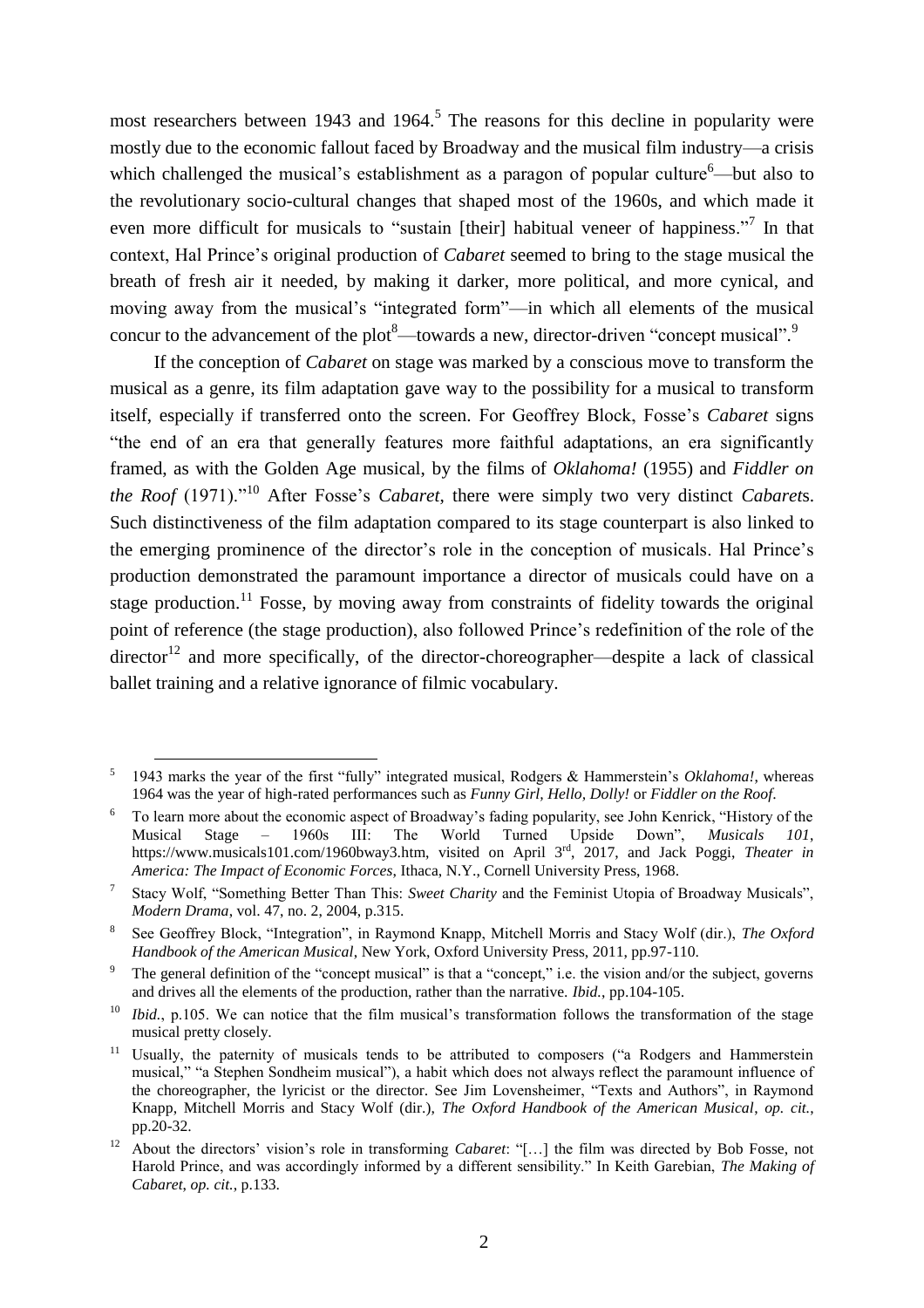In many ways, *Cabaret* thus embodies a correlation between questions of adaptation, the subsequent transformations such translation from one medium (the stage) to another (the screen) entails, and a moment of redefinition of the genre. If most commentators shed light upon *Cabaret*'s disruptive dimension and how it set a precedent for the genre of the musical, I will try to shift this perspective onto the adaptations of *Cabaret*, from stage to screen and back again, so as to show how they too might have enriched the genre's mutations throughout the decades. In order to do this, I will take Fosse's *Cabaret* as the focal point of my analysis. This choice is not out of contempt for Hal Prince's highly innovative original production, but because Fosse's film remains the most democratic access to this musical. To study the film's departure from the original production is a way of analyzing the transfers that have been made from Broadway to Hollywood, and of understanding how Fosse himself managed to create a specifically cinematographic *Cabaret*. This will also enable me to consider the extent to which the film has, in an amusing reversal, become a point of reference for audiences of subsequent stage revivals. Therefore, this article will follow the diachronic evolution of *Cabaret*, from its conception to its cinematographic reinvention, and to its reversed impact on stage performances of the musical.

## Adapting *Cabaret*: leaving the theatre behind?

 $\overline{a}$ 

For audiences who saw Fosse's 1972 film while having Prince's 1966 production in mind, *Cabaret* might have seemed like a completely different musical. The subplot was considerably altered: the amusing storyline of the older couple composed of Fraulein Schneider and Herr Schultz was replaced by the dramatic infatuation of gold-digger (and Jew in disguise) Fritz Wendel with wealthy Jewish heiress Natalia Landauer. Quite an important number of songs were replaced by newly-created ones: "Mein Herr" replaced "Don't Tell Mama" as Sally Bowles's introductory song, whereas the song "Maybe This Time" has "no direct counterpart in the stage version."<sup>13</sup> Only Joel Grey reprised his role as the Emcee; the controversial British Sally played by Jill Haworth<sup>14</sup> was replaced by a stunning and buoyant American Sally Bowles portrayed by Liza Minnelli. Cliff, an aspiring American writer, became a British Cambridge graduate named Brian. So many changes might seem vertiginous and quite daring as they touch upon the very storyline and draw a radically different vision of the characters. In classic screen adaptations of stage musicals, there was a commercial logic at work that would prompt the creation of new and flashy musical numbers to compensate for the film's lack of live performance.<sup>15</sup> Contrary to this logic, Fosse did not try to compensate

<sup>13</sup> Randy Clark, "Bending the Genre: The Stage and Screen Versions of *Cabaret*", *Literature Film Quarterly*, vol. 19, no. 1, 1991, p.55.

<sup>&</sup>lt;sup>14</sup> Most critics were less than charmed by Haworth's performance, especially because of her lack of singing capabilities (even though this was the reason why Prince chose her, out of realism, for the role of a secondrate nightclub singer such as Sally Bowles). See Keith Garebian, *The Making of Cabaret*, *op. cit.*, p.124.

<sup>&</sup>lt;sup>15</sup> Raymond Knapp and Mitchell Morris, "The Filmed Musical," in Raymond Knapp, Mitchell Morris and Stacy Wolf (dir.), *The Oxford Handbook of the American Musical*, *op. cit.*, pp.140-141.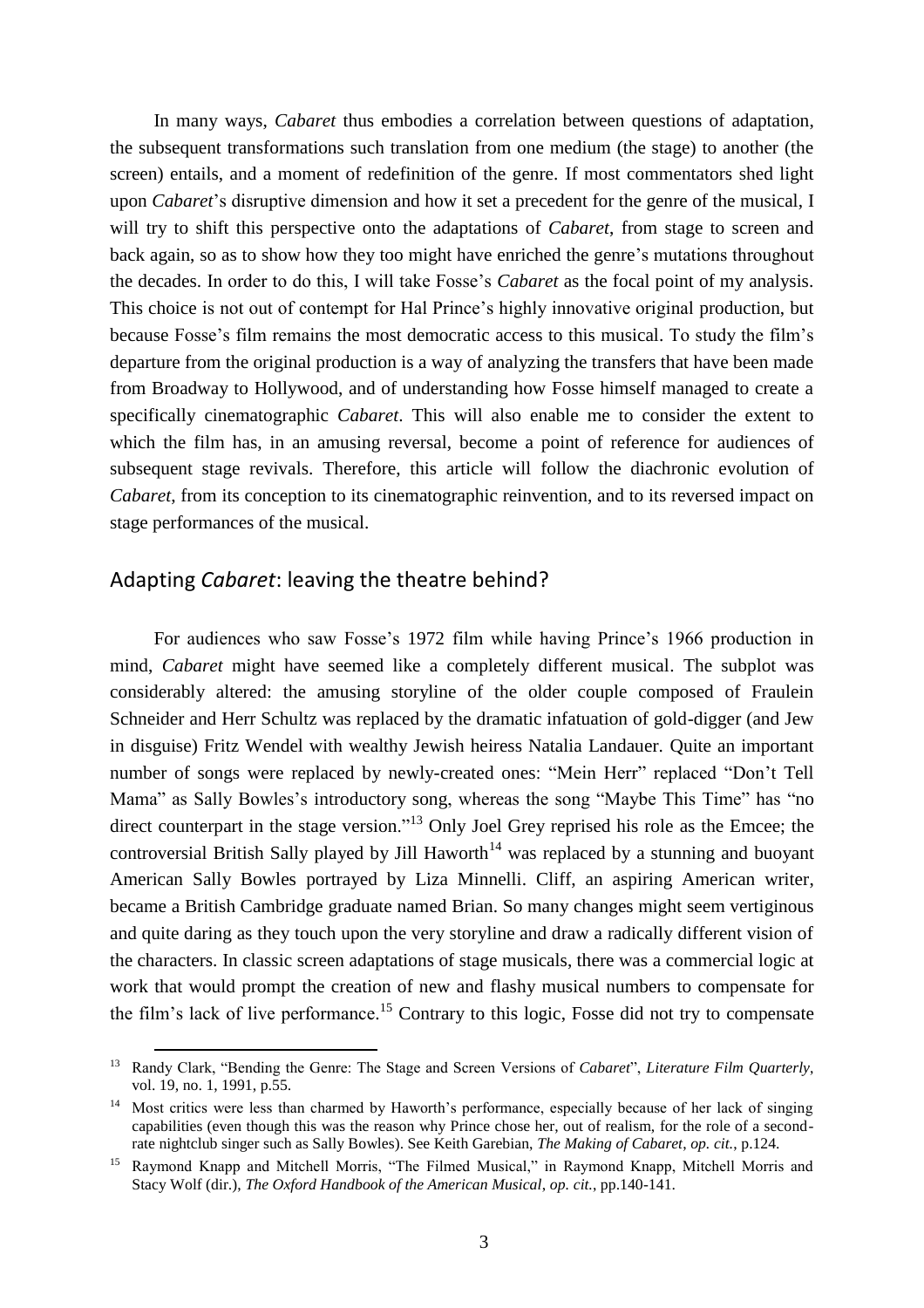and removed a lot of songs—every song that would not take place within the Kit Kat Klub (the notable exception being "Tomorrow Belongs to Me"). Somehow, he had understood the necessity to make musical film a genre that responded to the medium's naturalistic and realistic dimension, without forgetting the theatrical roots of the genre of the musical, as Garebian puts it: "Fosse made realism the rule of his film. No song or dance was ever an affront to realism."<sup>16</sup>

Indeed, filmed adaptations of musicals of the Golden Age tended to oscillate between "two poles,"<sup>17</sup> which went from a filmed version of a theatrical production to a version without any theatrical apparatus. By keeping musical numbers within a diegetic theatrical space, Fosse tried to position *Cabaret* outside of these two poles: after this film, all numbers taking place in naturalistic settings, in an apparently natural way, would seem incongruous. As Fosse himself said in an interview with Fabienne Pascaud for French TV and cinema magazine *Télérama*, "*On ne peut plus croire aux héroïnes qui chantent en faisant la vaisselle, ou tournoyent en faisant leurs courses. C'est pour cela que* Cabaret […] *se* [*situe*] *dans le*  milieu du music-hall."<sup>18</sup> And indeed, when Sally Bowles and the Emcee sing, it is because it is their job. And whenever people burst into song outside of a theatrical space, it does not go unnoticed, as in "Tomorrow Belongs to Me": "As the band dies down, a young man who could be the poster boy for Aryan good looks begins to sing. Again, *Cabaret* is not a musical in which people break into song unremarked, so the crowd takes notice."<sup>19</sup>

Performances therefore hold a signifying, metaphorical, ironic value: theatricality is being pointed out, in a Brechtian gesture of alienation (*Verfremdungseffekt*), but the interpretative weight is slightly displaced compared to the stage version. Indeed, in the stage version, Hal Prince insisted on the play's political content by directly addressing the audience watching the musical. His stage designer, Boris Aronson, created a tilted mirror which was held over the audience in order to reflect it. This breach of the fourth wall, highly reminiscent of Brechtian techniques, was a way of pointing out the illusion-making process, but also of urging the audience to compare the political situation depicted in *Cabaret* to the United States' own political turmoil.<sup>20</sup> This rather blunt move could not be equally direct in the film, because of the diegetic audience present during the cabaret numbers, and because of the very frontier of the screen and the camera lens. As Garebian notes, the atmosphere of cabarets was particularly fertile for the development of Brecht's alienation effect, precisely because of the

<sup>16</sup> Keith Garebian, *The Making of Cabaret*, *op. cit*., p.151.

<sup>17</sup> Raymond Knapp and Mitchell Morris, "The Filmed Musical", *art. cit.*, pp.141-142.

<sup>&</sup>lt;sup>18</sup> "No one believe in those actresses who start singing or twirling as they wash the dishes or run errands anymore. This is why *Cabaret* […] takes place in the world of music hall." In Fabienne Pascaud, "Entretien avec Bob Fosse", *Télérama*, no. 1585, May 28<sup>th</sup>, 1980, p.95.

<sup>&</sup>lt;sup>19</sup> Steven Belletto, "Cabaret and Antifascist Aesthetics", *Criticism*, vol. 50, no. 4, Fall 2008, p.612.

<sup>20</sup> Aronson and Prince mostly had the Civil Rights movement in mind. See Keith Garebian, *The Making of Cabaret*, *op. cit.*, pp.48-49.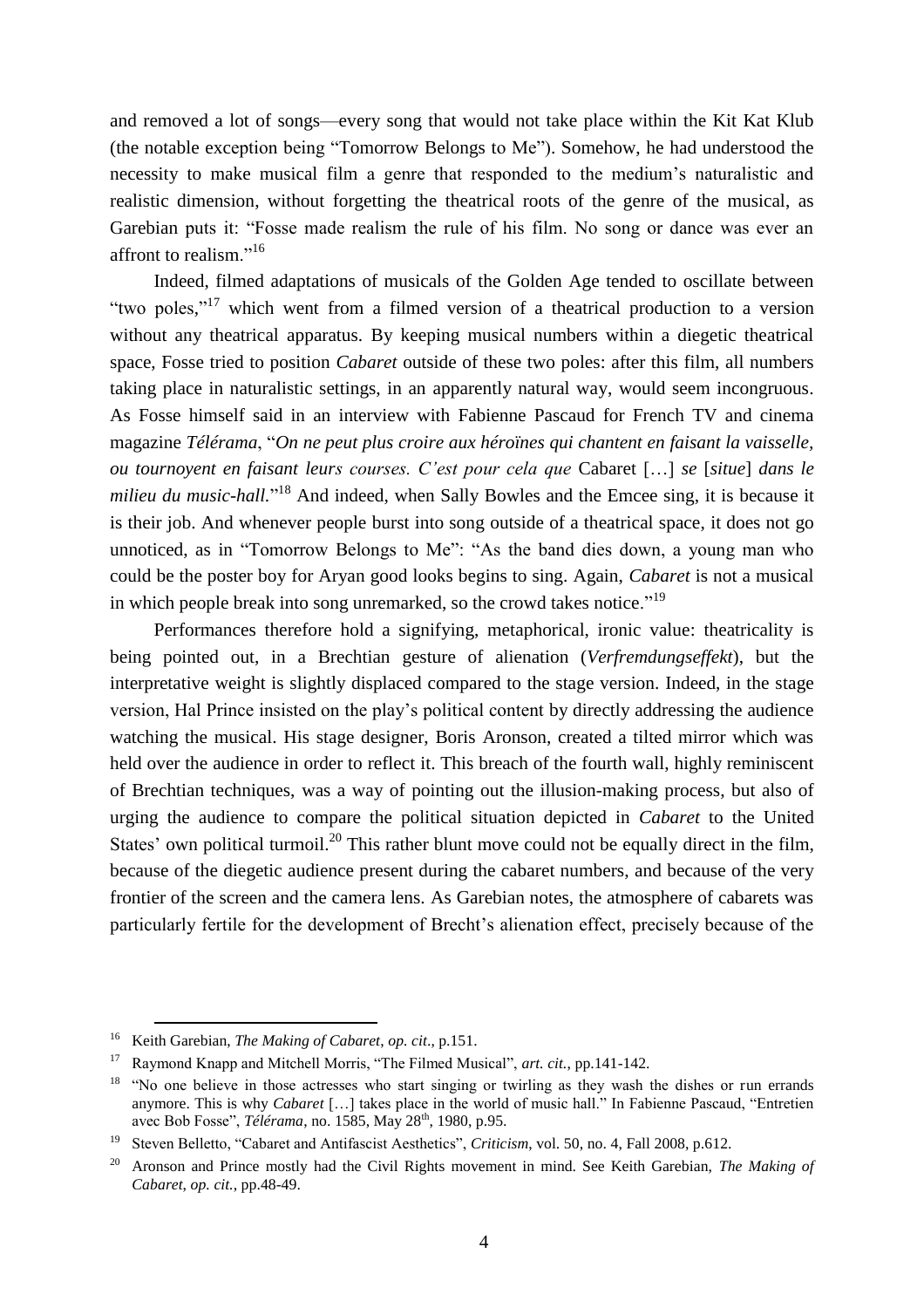immediacy and intimacy between performers and audience.<sup>21</sup> Therefore, "a sense of theatre"<sup>22</sup> needed to be maintained within the film, especially the metaphor encapsulated by the tilted mirror (most visible in the first and last numbers, "Willkommen" and "Auf Wiedersen" sung by the Emcee), in order to obtain the same effect of alienation that the stage production provided.

Focusing on the musical's alienation effect proves important when considering questions of adaptation, because this distantiation mostly played on subtle references to the original production (Prince's 1966 staging). In the film, the first notes of the opening number "Willkommen" accompany a close-up on the Emcee's reflection in a distorted mirror. As the camera rolls back, this distorted mirror reflects the Emcee's back and the audience facing him. As he struts out on stage, the mirror is quickly lifted up, in a clear reference to Aronson's ingenious setup*.* During this number, there are also several shots of the audience: immobile, these Grösz-like figures also echo Prince and Aronson's staging, as well as Patricia Zipprodt's costumes, which were directly inspired by German expressionism.<sup>23</sup> These spectators are uncanny and strange, but their brief appearance manages to establish a continuum between the diegetic audience and the heterodiegetic one. These painting-like shots interrupt the dynamic of the film, and entice the film's spectators to identify with their onscreen counterparts. There's a definite blurring of audiences in order for this "sense of theatre" to pervade the film. The very presence of Joel Grey as the actor who already played the Emcee on stage (and whom spectators might recognize) also participates to the construction of this sense of theatre. His presence functions as a whimsical reference to Prince's staging, which sets the audience back in the atmosphere of the original production, and somehow "contributes to the blurring of distinction between the three audiences: Broadway, diegetic, and film."<sup>24</sup>

The many transformations at the roots of *Cabaret*'s screen reinvention all point to a conscious move to re-create "a sense of theater" on the screen that could bear as much signifying weight as its real stage counterpart. Thus, Brechtian cross-media references to Prince's original stage production contributed to the recreation of the cabaret's atmosphere on screen. But this "sense of theatre" was also informed by stark filmic and cinematographic aesthetics at work in Fosse's redefinition of *Cabaret*.

# Fosse's *camera obscura*

 $\overline{a}$ 

While theatre is a structuring element of Fosse's adaptation, *Cabaret* was not meant to resemble either the original stage production, or traditional film adaptations. Through very

<sup>21</sup> "Cabaret also helped Brecht formulate his theater practice and theory of *Verfremdungseffekt* (alienation effect). The small cabaret stage and smoky, sexy atmosphere produced an intimacy and immediacy for performers and audience." *Ibid.*, p.52.

<sup>&</sup>lt;sup>22</sup> "[...] every time we return to the girls and their leering master [...] we return, as it were, to a sense of theater." Roger Greenspun, "Movie Review—Cabaret", *The New York Times*, February 14<sup>th</sup>, 1972.

<sup>23</sup> Keith Garebian, *The Making of Cabaret*, *op. cit.*, pp.56-62.

<sup>24</sup> Randy Clark, "Bending the Genre", *art. cit.*, p.57.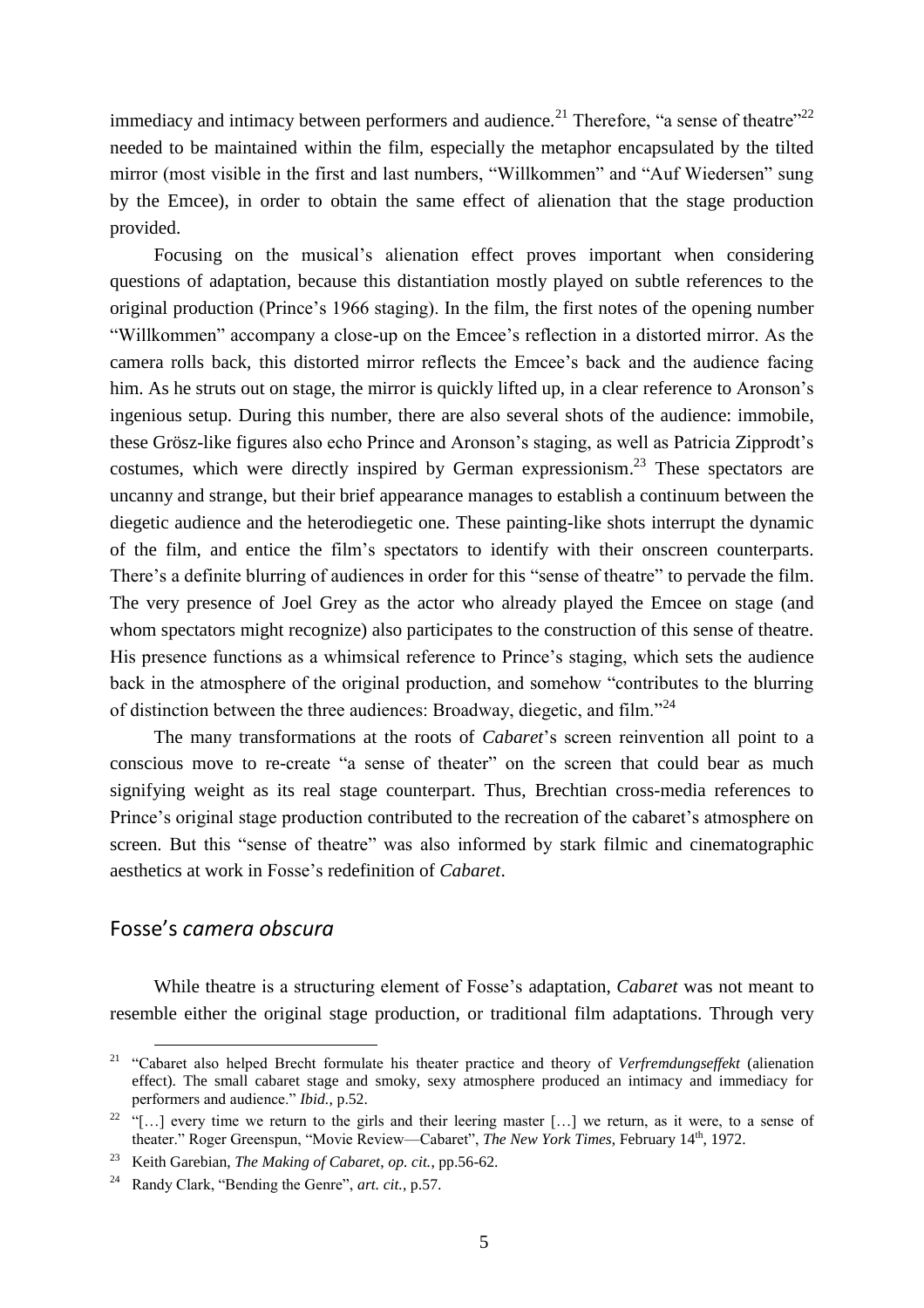specific means such as montage and choreography, *Cabaret* emphasized the transformations of the film musical genre. Not only did it become darker, but Fosse's own cinematographic aesthetics also transformed the genre's structuring concepts, and added an extra layer of ambiguity to Prince's original stage production.

Choreography proves an interesting point of entry within Fosse's cinematographic vision, as it exemplifies the disruptive dimension of his work as a director-choreographer. Throughout *Cabaret*, Fosse distorts the musical film's traditional use of choreography. The number "Mein Herr" is very interesting insofar as it is at odds with the classic filming of a number, and shows that Fosse's own choreographic aesthetics presented cinematic qualities. Instead of insisting on the virtuosity of the performer among the ensemble through a fulllength shot, Fosse's camera is very mobile and focuses on details and odd angles of the chorus girls' bodies. Shots of crotches, armpits and knees frame Liza Minnelli's performance. The eye of the spectator is directed to these oddities and small details, which are at the basis of Fosse's choreographic style.<sup>25</sup> This very close attention to detail, especially vulgar and prosaic ones, is already far from the virtuosic and dreamy quality of traditional dance numbers. As Roxane Hamery points out, there is no lyricism of any sort in Fosse's choreography, just a concentration on the gesture.<sup>26</sup> In that perspective, Fosse tries to move away from the glitz and glamour of traditional musical numbers, and this is especially fitting with film since the camera allows for zoom-ins on details which direct the audience's gaze towards the most prosaic dimension of a number.

In keeping with their dreamlike and virtuosic tradition, Golden Age film musicals would normally use dance and choreography, like songs, to draw parallels between the male and female protagonists to create privileged moments of interlude where those characters can "[express] desire without having to take full responsibility for them<sup>27</sup>." In "Mein Herr", Sally is alone. There is no parallel dancing on Brian's part—he will actually never perform throughout the entire film. Such imbalance shows that the pairing of lovers in parallel scenes, defined by Rick Altman as a constitutive element of the film musical's "overall duality," is no longer viable in *Cabaret*. <sup>28</sup> Fosse's stance highly contrasts with that of a Robbins in *Fiddler on the Roof*, which was released just one year before *Cabaret*, and in which dance still allows

<sup>&</sup>lt;sup>25</sup> "[...] his choreography draws the viewer's eye to the smallest and subtlest nuances of the body through precise gestures, a movement of the ribs, the shrug of the shoulder, a tilt of the pelvis, or a facial expression." In Cathy Young, "Hand on the Pulse: Dancing with Bob Fosse," *Dance Chronicle*, vol. 32, no. 1, 2009, p.176. See also Martin Gottfried, *All His Jazz: The Life and Death of Bob Fosse*, New York, Bantam Books, 1990.

<sup>26</sup> "*Dans ces films, la syncope est partout, le rythme est saccadé, empêchant tout élan lyrique, poétique, ramenant toute l'attention au geste et à son exécution.*" "In these films, syncopation is everywhere: the rhythm is twitchy, which cancels every possible flight of lyricism or poetical attempt, and the spectator's attention is constantly drawn back to the gesture and its execution." In Roxane Hamery, "Bob Fosse : les passions despotiques", in Sylvie Chalaye and Gilles Mouëllic (dir.), *Comédie musicale, les jeux du désir : de l'âge d'or aux réminiscences*, Rennes, Presses Universitaires de Renne, 2008, p.116.

<sup>27</sup> Rick Altman, *The American Film Musical*, Bloomington, Indiana University Press, 1987, p.82.

<sup>&</sup>lt;sup>28</sup> For Altman, more than the plot, "the oppositions developed in the seemingly gratuitous song-and-dance number, […] are instrumental in establishing the structure and meaning of the film. Only when we identify the film's constitutive dualities can we discover the film's function." *Ibid.,* p.27.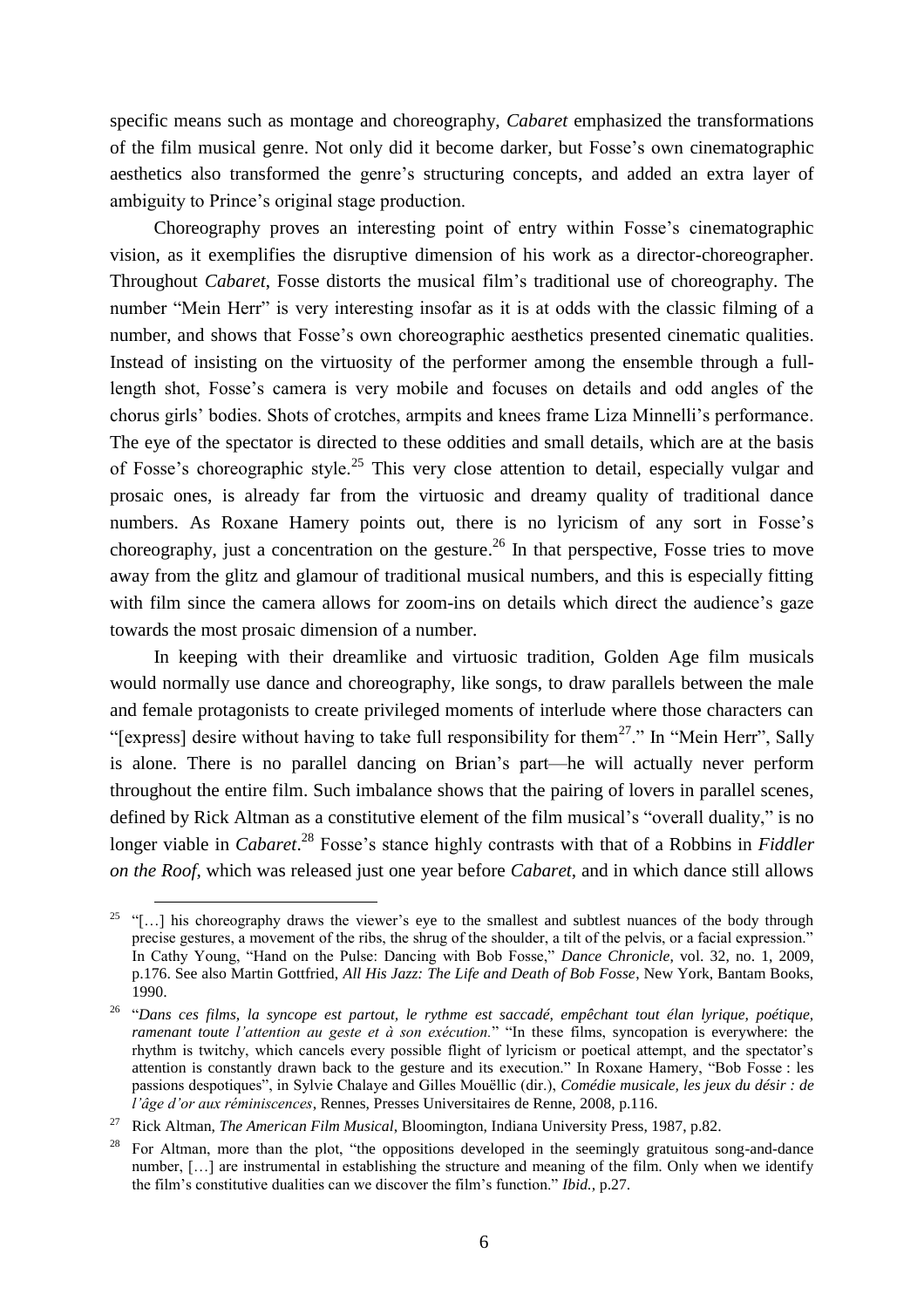characters like Hodel and Perchik to fall in love and express it. But like *Cabaret*, more and more musicals, on stage *and* on screen were starting to upset this principle (amidst the sexual revolution and its challenging representations of the male and female pairing) such as Stephen Sondheim's *Company* (1970), as well as Fosse's own stage and screen versions of *Sweet Charity* (1966 and 1969). In *Cabaret,* instead of giving the couple a fictional refuge in which they can express their mutual affection, dance merely enables Sally (and only her) not to take responsibility for her inconsistencies, as she playfully sings about her sexual prowess and multiple affairs. The traditional union of the male and female leads is never fulfilled through dance in *Cabaret*. Much to the contrary, dancing either creates odd and uncanny pairings (such as the Emcee and Sally in "Money, Money"), or upsets the balance of the traditional couple. When Maximilian invites Sally and Brian to his country house, the three of them drunkenly engage into a waltz of sorts during one evening. This dance foreshadows (and somehow leads to) the triangular relationship, which will eventually tear apart Sally and Brian's couple. To some extent, the impossibility for Brian and Sally to exist as a couple is demonstrated through the choreography of music-and-dance numbers. I can go even further and say that the traditional roles given to musical and non-musical sequences seem to be reversed in the film. The union between Natalia and Fritz, which is a very traditional stance on the genre's compulsory secondary love story, belongs to the non-musical realm, and is completed without the help of dance. On the other hand, Sally dances and sings, but Brian and her are not able to fulfil the required pairing of the male and female leads, despite her capacity to perform. Fosse's limitation of choreography and dance to their realistic boundaries endows the film with a darker, more cynical and decidedly different vision of the musical's myths of duality and love.

Montage, as a specifically cinematographic element, also plays an important role in the darkening and more ambiguous dimension of Fosse's *Cabaret*: "[s]ince everything has to do with everything else and the Cabaret is always commenting on the life outside it, the film sometimes looks like an essay in significant crosscutting, or associative montage.<sup> $29$ </sup> Crosscutting is probably the most powerful and visible metaphorical device of the whole film, as it maintains a continuum of interpretation between reality outside of the Kit Kat Klub and the cabaret. Nearly all numbers taking place in the Kit Kat Klub are interspersed with shots of other scenes happening outside of the Cabaret. As early as "Willkommen", the Emcee's opening number is crosscut with shots of Brian arriving in Berlin, "[establishing] the cabaret as a symbol of the metropolis itself."<sup>30</sup> In the original staging, Prince tried to establish such parallel by dividing the stage into two parts—one representing the real world, and the other one (called the "limbo"), the mind. <sup>31</sup> But in Fosse's *Cabaret*, montage allows for a form of pervasiveness which blurs the metaphorical lines between reality (Berlin) and the realm of the

<sup>29</sup> Roger Greenspun, "Movie Review—Cabaret", *art. cit.*

<sup>30</sup> Terri J. Gordon, "Film in the Second Degree: 'Cabaret' and the Dark Side of Laughter," *Proceedings of the American Philosophical Society*, vol. 152, no. 4, 2008, p.444.

<sup>31</sup> Keith Garebian, *The Making of Cabaret*, op. cit., p.40.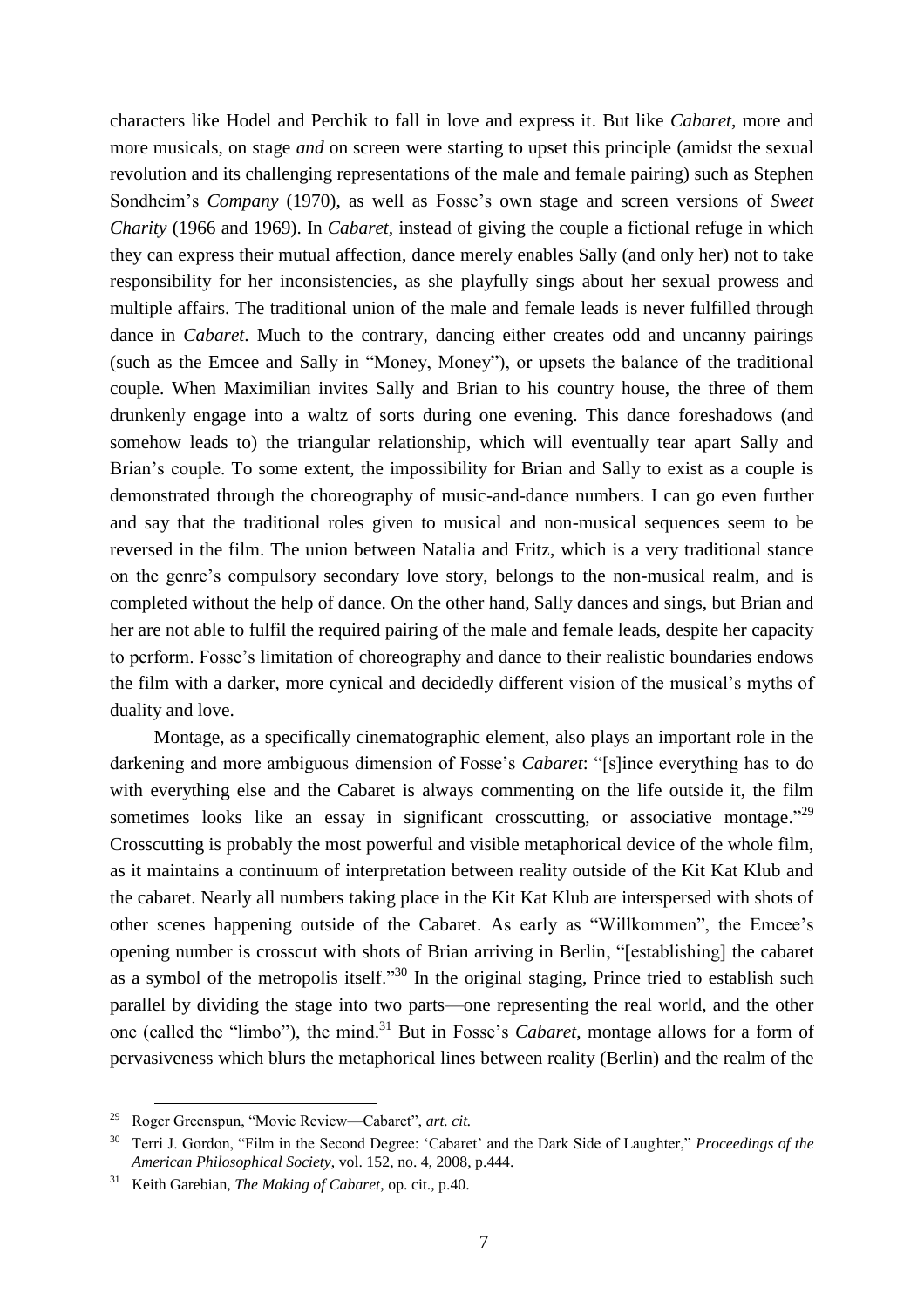Kit Kat Klub. This is especially visible in "Tiller Girls," in which the chorus girls and the Emcee perform a can-can number. As the number nears the end and the Emcee engages in more bawdy gestures, the camera cuts to another scene where Nazis manage to penetrate the Landauer property, yelling "*Juden! Juden!*"<sup>32</sup> under Natalia's window. Audience and performers are still raving in another cut to the cabaret, and yet another shot shows Natalia opening her front door, seeing the yellow graffiti spelling "Juden" and the corpse of her dog on the threshold. As she is about to scream, the camera cuts back to the Kit Kat Klub, where the can-can theme is replaced by military music: the chorus girls and the Emcee suddenly turn around their cloche hats, and the high kicks of the Tiller Girls transform into Nazi goose-steps in a very menacing fashion. Suddenly, the scene is no longer funny for the heterodiegetic audience, despite the chilling laughter of the diegetic spectators. We feel confused about the number's message: is the cabaret mocking the Nazis? Or is the number conflating the cabaret with them $?^{33}$ 

Crosscutting therefore emphasizes the ambiguity of the film's politics, especially in numbers such as "Tiller Girls," in which violence and entertainment are superimposed and almost fused in a much harsher and direct way. This montage technique has a confrontational value, because it clashes scenes of persecution with light entertainment, but it also shows how easy it is to fuse them together in order to dupe the audience. The final laughter of the audience is chilling, because suddenly, laughter is not a collective means of resistance towards oppression, but rather the symbol of "collective unawareness".<sup>34</sup> Contrary to Prince's 1966 production, there is no manifest disavowal of the political situation: $35$  the film only widens the discrepancy between the diegetic audience and the heterodiegetic one. To some extent, the politics of the film seem to echo America's inner turmoil towards the end of the Vietnam War: it had brought to light contradictions and fractures within the American society, and perhaps it is possible to interpret Fosse's ambiguities as a parable of this difficulty to "take sides." This "split spectatorship," although present in Prince's production, "is greatly exploited in the film version, with the camera's powerful ability to enunciate and interpolate the spectator in processes of identification and disavowal.<sup>356</sup> Specific cinematographic means therefore add a layer of ambiguity, the same way Fosse's use of dancing in the film contributes to a darker and more cynical vision of love than is usually displayed in film musicals: the film adaptation adds many layers of interpretation to the original stage production.

<sup>&</sup>lt;sup>32</sup> German for "Jew! Jew!"

<sup>33</sup> Steven Belletto, "*Cabaret* and Antifascist Aesthetics", *art. cit.*, p.617. Similarly to the "Tiller Girls" number, the mud-wrestling scene during which the Kit Kat Klub's owner is beaten to death results in the same chilling and confusing dimension.

<sup>34</sup> Terri J. Gordon, "Film in the Second Degree," *art. cit.*, p.454.

 $35$  Cliff tells Sally: "If you're not against all this, you're for it—or you might as well be," a line which was not used in the film.

<sup>36</sup> Linda Mizejewski, *Divine Decadence. Fascism, Female Spectacle, and the Makings of Sally Bowles*, Princeton, Princeton University Press, 1992, p.204.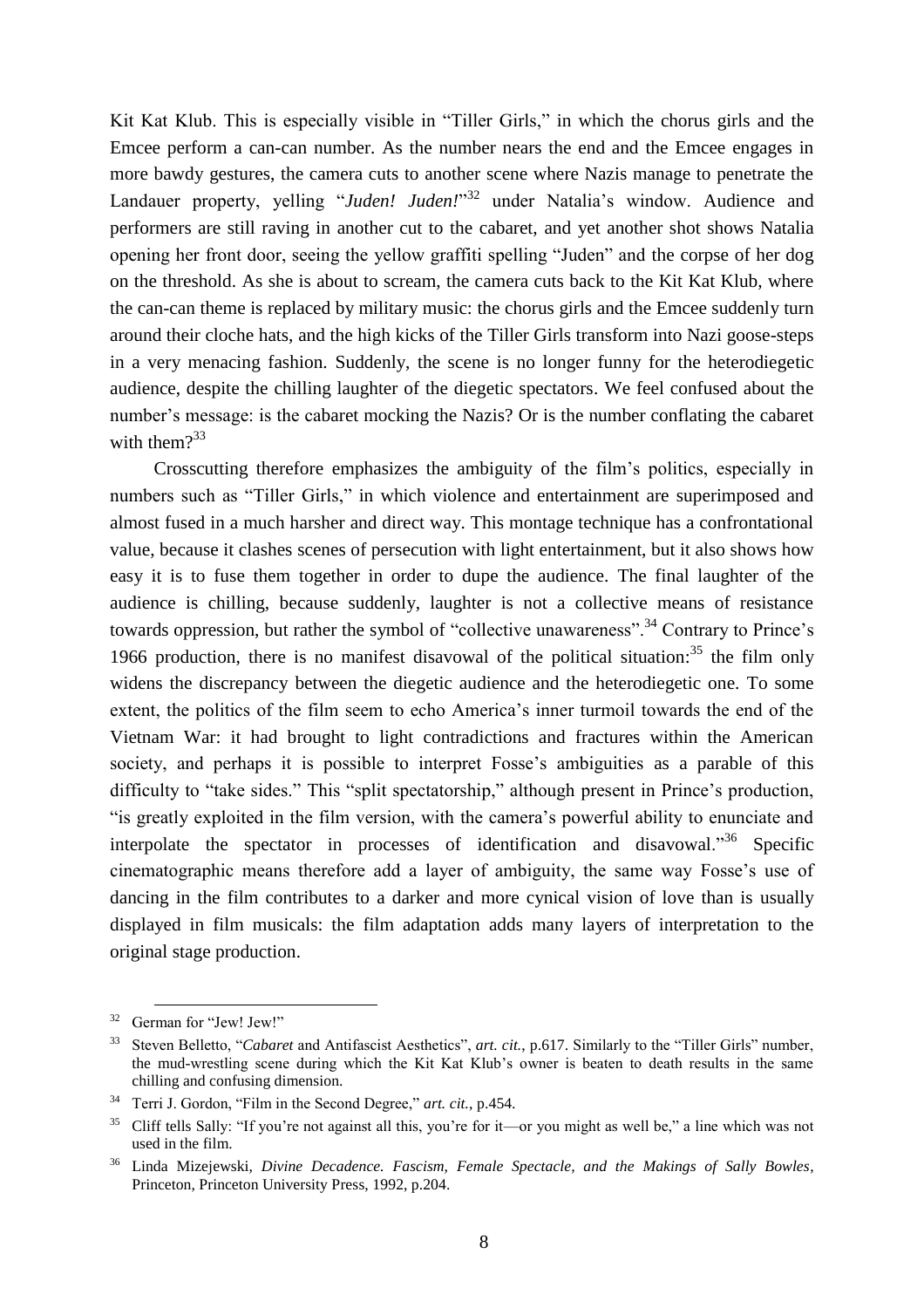## "*Willkommen*, *bienvenue*, welcome": back in the theatre

Stephen Harnick's assertion seems once again quite wrong: Fosse's screen adaptation of *Cabaret* does prove the adaptability of the play and moreover, its malleability, its capacity to evolve and transform according to a director's vision, the medium itself, and the era it is inscribed in. In a letter addressed to Keith Garebian in 2010, Hal Prince mentioned that "*Cabaret* [had] a life of its own."<sup>37</sup> In this statement, Prince not only referred to the initial stage production and its legacy, but also to the subsequent adaptations—on screen and on stage. Indeed, after Fosse's film, several stage revivals were launched, among which British director Sam Mendes's highly-acclaimed 1998 and 2014 Broadway stagings starring Alan Cumming as the Emcee.

It is important to bear in mind that the malleability of *Cabaret* is also linked to the subject it tackles (the rise of Nazism), and the fact that the themes it addresses resonate with social evolutions throughout the  $20<sup>th</sup>$  and  $21<sup>st</sup>$  centuries. The character of Sally Bowles embodies these changes particularly well, as she "has been rewritten to represent each decade's version of a historical dilemma, a haunting of conscience in the years since World War Two."<sup>38</sup> This specific moment in the history of the  $20<sup>th</sup>$  century remains an important point of reference for the analysis of current political phenomena, but also for the analysis of human response to the course of History and terrifying events. However, the musical's themes' openness to interpretation inherently contradicts the forcefulness of the director's vision. And this contradiction is once again embodied in the character of Sally Bowles, "whose figure acquired a definitive iconography with Bob Fosse's 1972 film *Cabaret*"<sup>39</sup> despite her many roles and many portrayals. Because of the mass appeal of cinema and the permanence of film on videotape and DVD, Fosse's version and his choices in representing the characters became the new frame of reference for audiences who had not seen Prince's original staging—or who had forgotten it. Therefore, similarly to Prince's stage production in 1966, Fosse's film became the new point of reference from which reinterpretations and reinventions of *Cabaret* could emerge. Despite his strong directorial authority, Fosse's liberties with the original version and his inventive use of Prince's staging swept away the impression that the libretto and score were untouchable and immovable monoliths. Subsequent innovative stage recreations such as Sam Mendes's took the same liberties with the source material, "seeing them as living texts to be explored and reinterpreted  $[...]$ ."<sup>40</sup>

Sam Mendes's 1998 Broadway recreation of *Cabaret*, and those that followed, perpetuate *Cabaret*'s resonance with contemporary issues and aesthetics. The protean aspect of the musical is undoubtedly linked with the redefinition and acknowledgment of "the

<sup>37</sup> Quoted in Keith Garebian, *The Making of Cabaret*, *op. cit.*, p.193.

<sup>38</sup> Linda Mizejewski, *Divine Decadence*, *op. cit.*, p.4.

<sup>39</sup> *Ibid.,* p.3.

<sup>40</sup> Miranda Lundskaer-Nielsen, *Directors and the New Musical Drama: British and American musical theatre in the 1980s and 1990s*, New York, Palgrave Macmillan, 2008, p.109.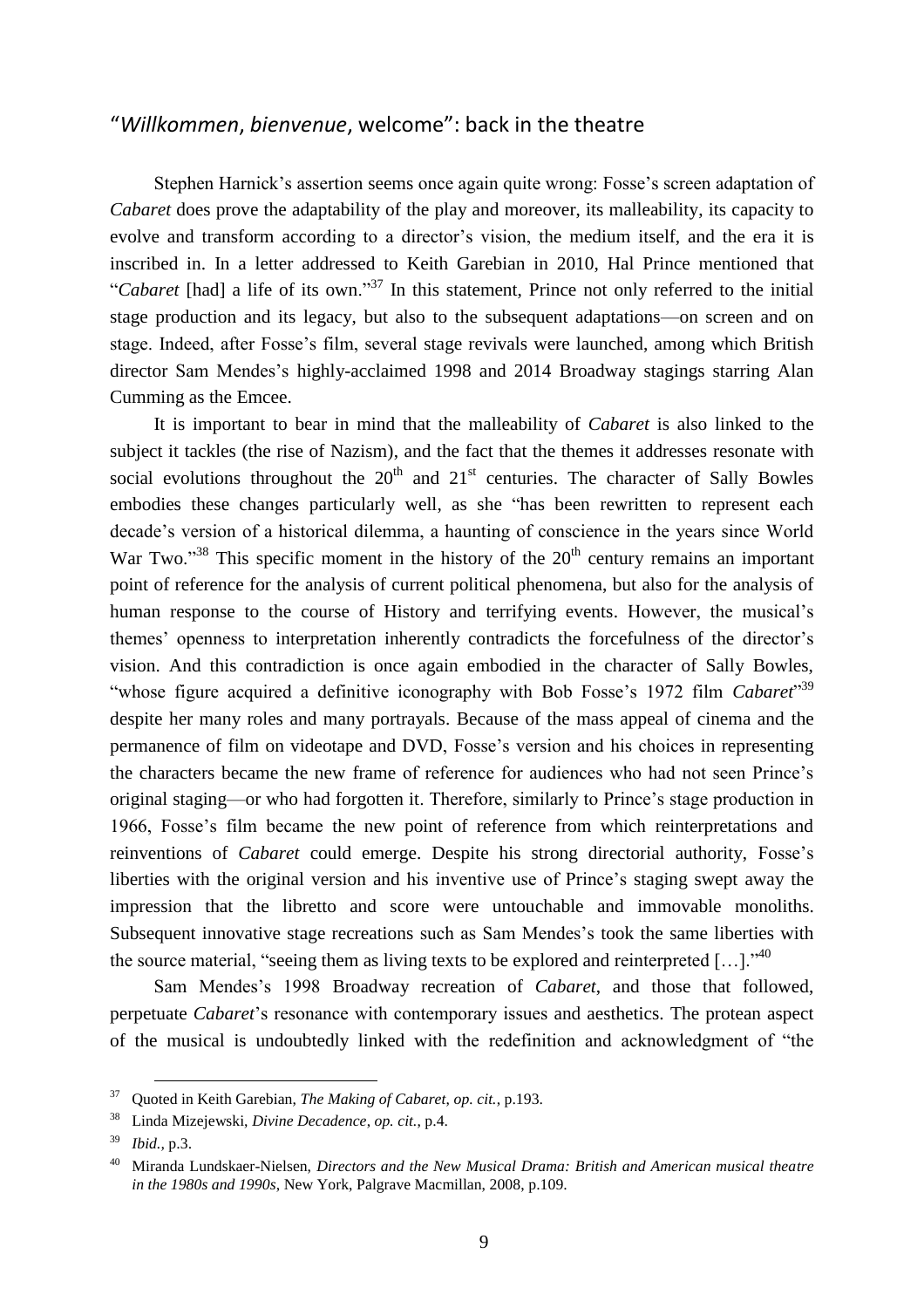authorial role of the director" in these "rewrightings".<sup>41</sup> Mendes also imprinted his own vision as a director, and in that perspective, his staging was also very much in keeping with tendencies and aesthetics of the 1990s and beginning of the 2000s, reflecting "the more rebellious, nihilistic, and violent tone of British popular culture 30 years later" that was exemplified on stage by the provocative dimension of in-yer-face theatre and the works of British playwrights such as Anthony Neilson or Sarah Kane, in order to "[reinvent] Prince's idea of the show as a mirror of contemporary developments."<sup>42</sup> The transformation of the characters of Sally Bowles and the Emcee were among the most blatant changes Sam Mendes brought to *Cabaret*: Sally and the Emcee were interpreted in the 1998 revival by Natasha Richardson, who won a Tony Award for Best Actress, and by Alan Cumming, who also won a Tony Award for Best Actor. Both actors brought forward a "heroin chic" aesthetic, especially Alan Cumming's exhibitionist, vulgar, drug-using Emcee who revealed bruises on his arms when he removed his leather coat, and who was "more androgynous than Grey's demonic doll."<sup>43</sup> Natasha Richardson's Sally was much less glamorous than Minnelli's and much less of a singer; yet she performed one of the most convincing interpretations of Isherwood's Sally Bowles. 44

However, even if Mendes endowed *Cabaret* with his own directorial vision, he acknowledged the aesthetic and popular appeal of Fosse's version. Mendes's stage readaptations of *Cabaret* enhance the referential authority of Fosse's film, but also proves a case study for transfers between Hollywood and Broadway. This illustrates the porosity between film and theatre, and perhaps the gradual introduction of cinematic staging and/or film aesthetics within the theatre—similarly to Fosse's "sense of theatre" on film. Indeed, even in terms of personal trajectories, Mendes's revivals of *Cabaret* are replete with transfers from the film world to the stage world. Mendes himself, as a director, oscillated from the start between stage and film throughout his career.<sup>45</sup> His choreographer and co-director for the 1998 and 2014 Broadway revivals, Rob Marshall, also directed films, even winning an Oscar for Best Picture in 2002 for *Chicago* (yet another adaptation of a much-loved Fosse musical). Looking beyond these personal histories, the very "flesh" of *Cabaret* (the book, the score, the characters and even the primary sources) becomes a point of "passage" from one pole (the film) to the other (the stage) in Mendes's revival. For instance, the score played upon viewers' expectations, by replacing some of the songs that were present in the libretto by songs specifically created for the film ("Mein Herr" and "Maybe This Time"). This element

 $\overline{a}$ <sup>41</sup> *Ibid.*, p.110.

<sup>42</sup> *Ibid.*, p.129.

<sup>43</sup> Keith Garebian, *The Making of Cabaret*, op. cit., p.173.

<sup>44</sup> *Ibid.,* p.169.

<sup>&</sup>lt;sup>45</sup> Sam Mendes is not the first director to alternate between film and theatre. Julie Taymor, an American film and stage director (best known for her films *Frida*, 2002, *Across the Universe*, 2007, and *The Tempest*, 2010, as well as her dazzling 1997 Broadway production of the musical *The Lion King*) is another good example of the circulation between film and theatre, all the more so as her stage productions display a manifest cinematic quality.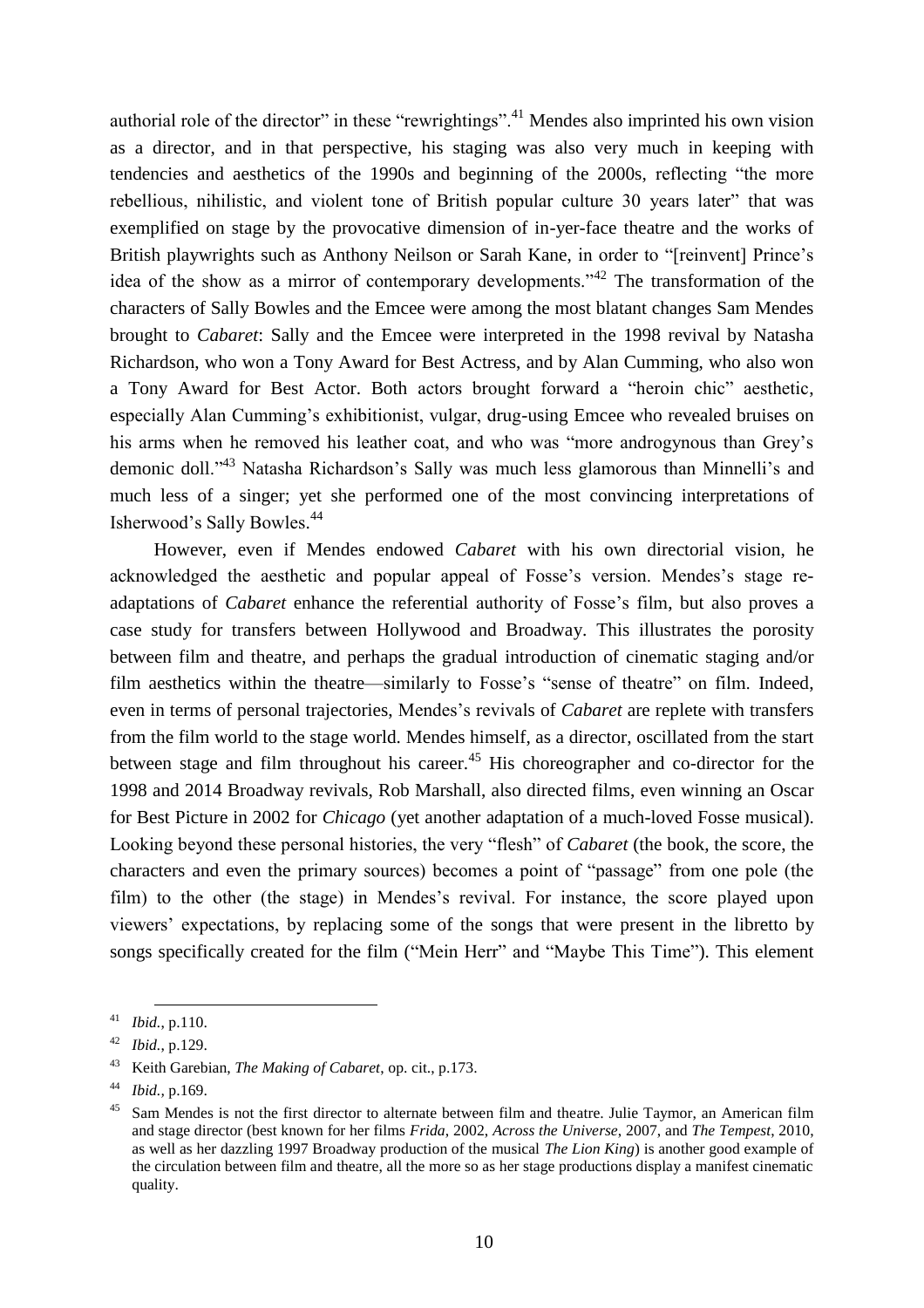highlights "the importance of film adaptations in building audiences for the [revivals]",<sup>46</sup> but also the circularity of musicals like *Cabaret*, which create points of connexion from one version to another by soliciting the audience's knowledge of the songs. Once again, the character of Sally Bowles proves a peculiar point of passage between Hollywood and Broadway, as some of the actresses who reprised the role in Mendes's most recent revivals on stage were Hollywood actresses, such as Michelle Williams and Emma Stone, who both starred in the 2014 Broadway revival. Cinematography and the filmic treatment of *Cabaret* by Fosse would be a definite inspiration to Mendes and Marshall's staging: the luminous frame overlooking the stage, and within which the Kit Kat Klub's orchestra performed, framed the viewer's eyes, similarly to the frame of a screen. This desire to direct the spectator's eyes, as would a camera, also became visible in the choreography. Rob Marshall took up Fosse's gesture and dance vocabulary, insisting on small gestures and details (undulating fingers and pelvic thrusts) that were highlighted by lighting effects. For instance, as the first notes of "Willkommen" started to play, a light would circle the Emcee's hand emerging from behind a door, its fingers beckoning the audience to come in. And in the 1993 original Mendes London production (which prompted the very successful first Broadway revival), Mendes gave Fosse a humorous nudge during the number "Mein Herr," starring Jane Horrocks as Sally. Sally would sing "Mein Herr," holding a heart-shaped lollipop and sitting on a gigantic chair, as a playful reference to Fosse's own source of inspiration for the choreography of the number in the film (Marlene Dietrich in *The Blue Angel*).

As Fosse's version offered a gradual darkening of the tone of the musical and a more ambiguous moral stance, Mendes accelerated this move towards darkness, ambivalence and shocking sexuality, notably by removing any trace of glitz and glamour that was left and replacing it with a certain harshness. The ambiguous role of the audience was reinforced by Mendes's introduction of *Cabaret*'s audience *as* the Kit Kat Klub's audience, sitting at café tables just as in a regular cabaret (even renaming the theatre that would host its 1998 revival "The Kit Kat Klub"): the confusion and blurring of boundaries between the two worlds became even more visible than with Fosse's systematic intercutting. Mendes pushed forward the complexities of the subject (the rise of the Nazis conflated with a moral decadence and indifference to the political situation), shocking and provoking his contemporary audiences by ending the musical with the Emcee wearing a concentration camp uniform (with a pink triangle), before throwing himself on an imaginary electric fence. Even if Prince and Fosse's versions entailed no such thing as a happy ending, Mendes's stance is implacable. This harsh and shocking ending finishes off the musical's no-longer-canonical happy ending by leaving no room for escape and/or survival. But Mendes's radical choice also highlighted issues that had been avoided by Fosse's film, such as the representation of homosexuality and queerness: this "finale" takes advantage of the libretto's blanks in interpretation<sup>47</sup> and weighs on the

<sup>46</sup> Raymond Knapp and Mitchell Morris, "The Filmed Musical," *art. cit.*, p.142.

<sup>47</sup> About a staging of *Lorenzaccio* in which Lorenzo and the Duke are presented as gay, Florence Naugrette writes: "*[…] le metteur en scène pousse le texte dans ses retranchements. On ne saurait dire qu'il le force ou*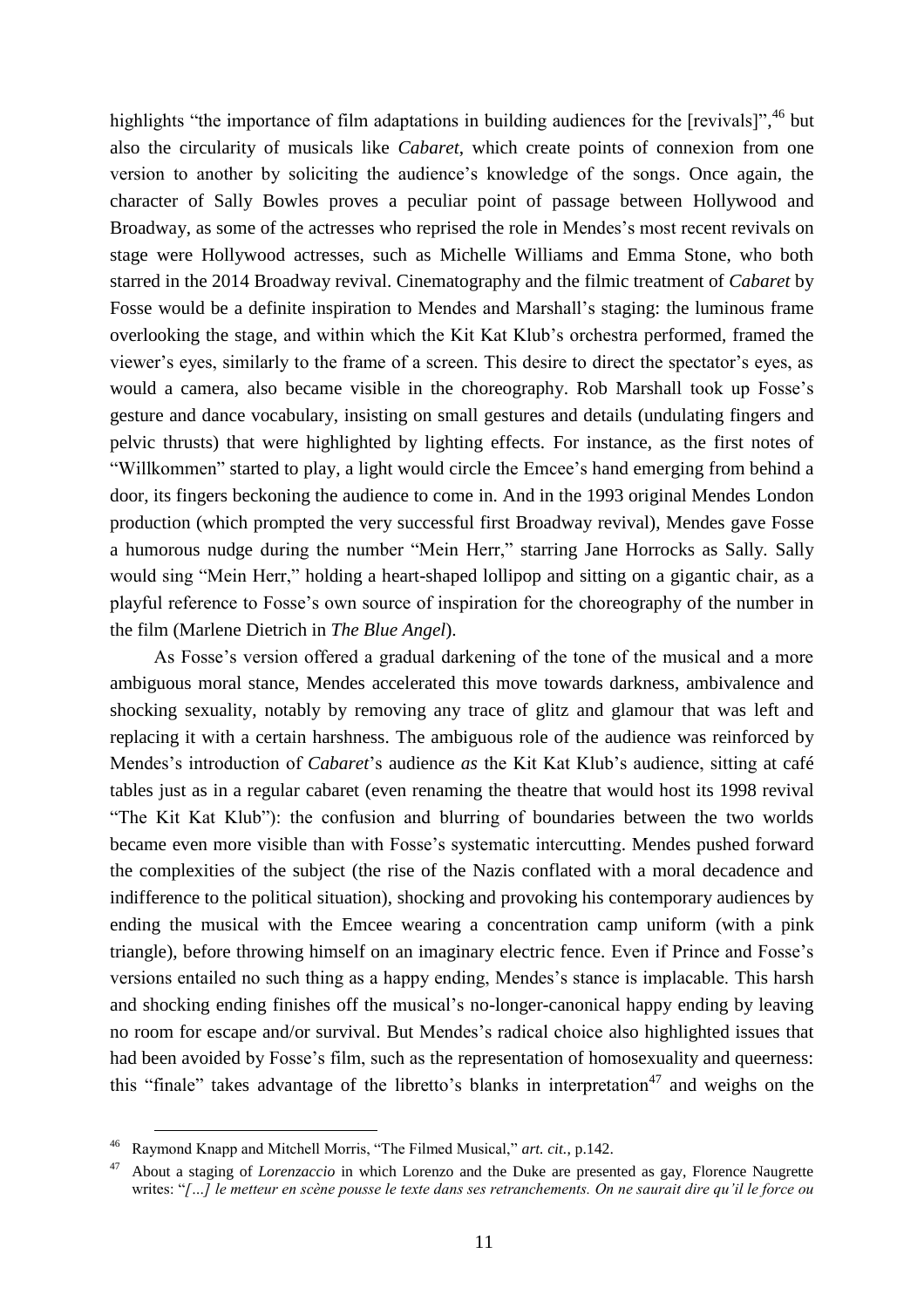audience's reaction to this stretch of interpretation. Mendes's gesture also re-placed *Cabaret* within the frame of contemporary issues tackled by other musicals, such as *Rent* (1996), for instance, with its open discussion of homosexuality and AIDS. Amidst the crisis and controversies stirred by the media frenzy surrounding the epidemic, it is highly probable that Mendes's production aimed to add this extra political layer in order to inscribe *Cabaret*'s politics within an immediate moment. Mendes's shocking and harsh production is one example of *Cabaret*'s gradual destruction of the genre's "myth of entertainment," but also of its shifting politics, adaptation after adaptation.

The many lives of *Cabaret* on screen and on stage have precipitated the musical's redefinition of the genre. This re-definition was perhaps inherent to the story and its lacklustre yet intriguing characters. By pushing further and further its sombre politics and by gradually un-polishing the performances, film *and* stage adaptations of *Cabaret* shed light upon this musical's disruptive capacity. Moreover, each adaptation, first on screen, and then back on the stage, was already a disruption of a preceding version, deeply marked by contemporary sensibilities, but also by the director's vision. Indeed, Fosse's film as well as Sam Mendes's stage revivals confirmed what Hal Prince's original 1966 production had enunciated—that the director's role was of paramount importance in order to create innovative musicals.

Fosse's *Cabaret* endowed the musical with a darker and more ambiguous interpretation than Prince's, disrupting most of the film musical's conventions. By allowing the realm of cinema to pervade and invade what used to be a theatrical space, making it more realistic, Fosse's screen adaptation made the musical acknowledge its theatrical dimension. His cinematic aesthetics, such as choreography and montage, surely inspired later stage revivals, especially those directed by Sam Mendes. The film's accessibility for audiences also emphasized a "co-dependency" between film adaptations and stage revivals—the latter being often made to "resemble more closely the film versions".<sup>48</sup> If Mendes went further than Fosse on many levels, it is because the screen adaptation itself allowed for a complete transformation of the material, but also because of shifting context and audience, thus proving that *Cabaret* could generate new meaning.

The circularity of *Cabaret*, from stage to screen and back on the stage again, shows how fertile these circulations between mediums are. The assumed inadaptability of *Cabaret* proves even more amusing if we consider its contemporary meaning, which transcends 1930s Germany and still addresses  $20<sup>th</sup>$  and  $21<sup>st</sup>$ -century issues, following the evolutions of the 1970s, 1990s and 2000s. Therefore, more than circularity, perhaps one could read *Cabaret* as

*qu'il le trahit, puisque précisément le texte ne dit rien de la gestuelle et de la proxémique des deux personnages, qui reste à inventer."* "… the stage director pushes the limits of the text. But neither does he force nor betray it, precisely because the text bears no mention of the gestural or proxemic code between the two characters, which has yet to be invented." In Florence Naugrette, *Le Plaisir du spectateur de théâtre,*  Rosny-sous-Bois, Éd. Bréal, 2002, p.168.

<sup>48</sup> Raymond Knapp and Mitchell Morris, "The Filmed Musical," *art. cit.*, p.142.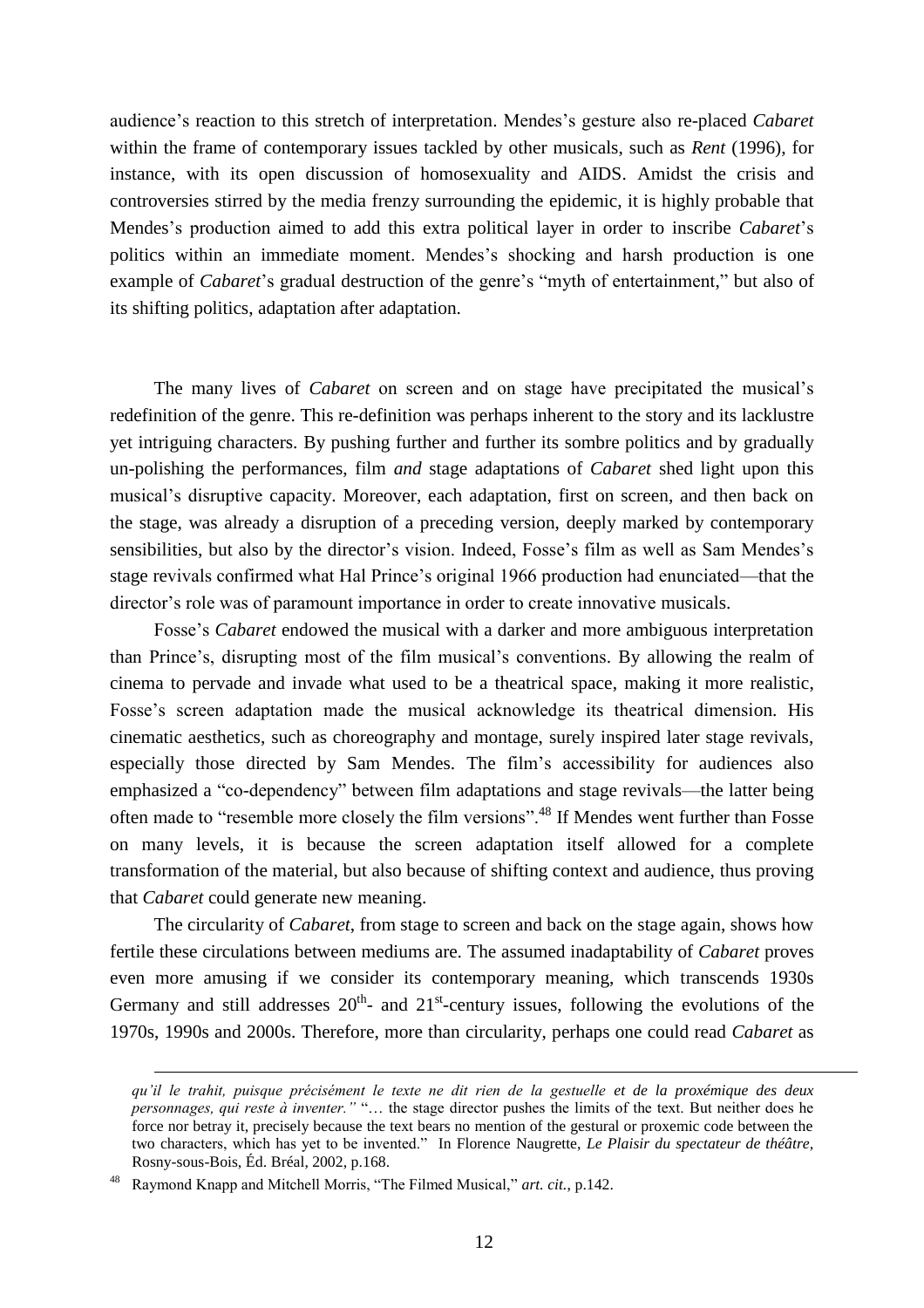a musical of circulation, whose numerous adaptations throughout the years have had the capacity to echo other musicals which also challenged the traditional formulas of the genre. The disruptive dimension of *Cabaret*'s shifting politics is the one element that allows these adaptations to exit the constraints of the musical and to transform the genre, by playing on audience expectations and reactions. *Cabaret*'s many adaptations, none of them quite resembling one another, emphasize the unfixed dimension of this musical, constantly redefined, and constantly redefining.

## BIBLIOGRAPHY

ALTMAN, Rick, *The American Film Musical*. Bloomington, Indiana University Press, 1987.

BELLETTO, Steven, « Cabaret and Antifascist Aesthetics ». *Criticism* 50.4 (2008): 609-630.

BRANTLEY, Ben, « Old Chums Return, Where Club Is Home », *The New York Times,* 24 avril 2014.

BUMILLER, Elisabeth, « A Cooler, More Self-Aware Sally Bowles ». *The New York Times*, 15 mars 1998.

CHALAYE, Sylvie et MOUËLLIC Gilles, *Comédie musicale, les jeux du désir: de l'âge d'or aux reminiscences*, Rennes, Presses universitaires de Rennes, 2008.

CLARK, Randy, « Bending the genre: The stage and screen versions of Cabaret », *Literature/Film Quarterly* 19:1 (1991), pp.51-59.

FEUER, Jane, « The Self-reflective Musical and the Myth of Entertainment », *Quarterly Review of Film Studies,* 2:3 (2009), pp.313-326.

FOSSE, Bob. *Cabaret*. Burbank [CA], Warner Home Video, 1972.

FRANKEL, Haskel. « THEATER Go to the "Cabaret," My Friends », *The New York Times,* 12 août 1979.

GAREBIAN, Keith, *The Making of Cabaret*, New York, Oxford University Press, 2011.

GORDON, Terri J., « Film in the Second Degree: "Cabaret" and the Dark Side of Laughter », *Proceedings of the American Philosophical Society,* 152:4 (2008), pp.440-465.

GOTTFRIED, Martin, *All His Jazz: The Life & Death of Bob Fosse*. New York [NY], Bantam Books, 1990.

GREENSPUN, Roger, « Movie Review -- Cabaret », *The New York Times,* 14 février 1972.

HIRSCH, Foster, *Harold Prince and the American Musical Theatre*, New York, Cambridge University Press, 1989.

KNAPP, Raymond, MORRIS, Mitchell, et WOLF, Stacy Ellen, *The Oxford Handbook of the American Musical*, New York, Oxford University Press, 2011.

LONG, Robert Emmet, *Broadway, the Golden Years: Jerome Robbins and the Great Choreographer-Directors, 1940 to the Present*, A&C Black, 2003.

LUNDSKAER-NIELSEN, Miranda, *Directors and the New Musical Drama: British and American Musical Theatre in the 1980s and 90s*. New York, Palgrave Macmillan, 2008. MASTEROFF, Joe, et al., *Cabaret.* New York, Random House, 1967.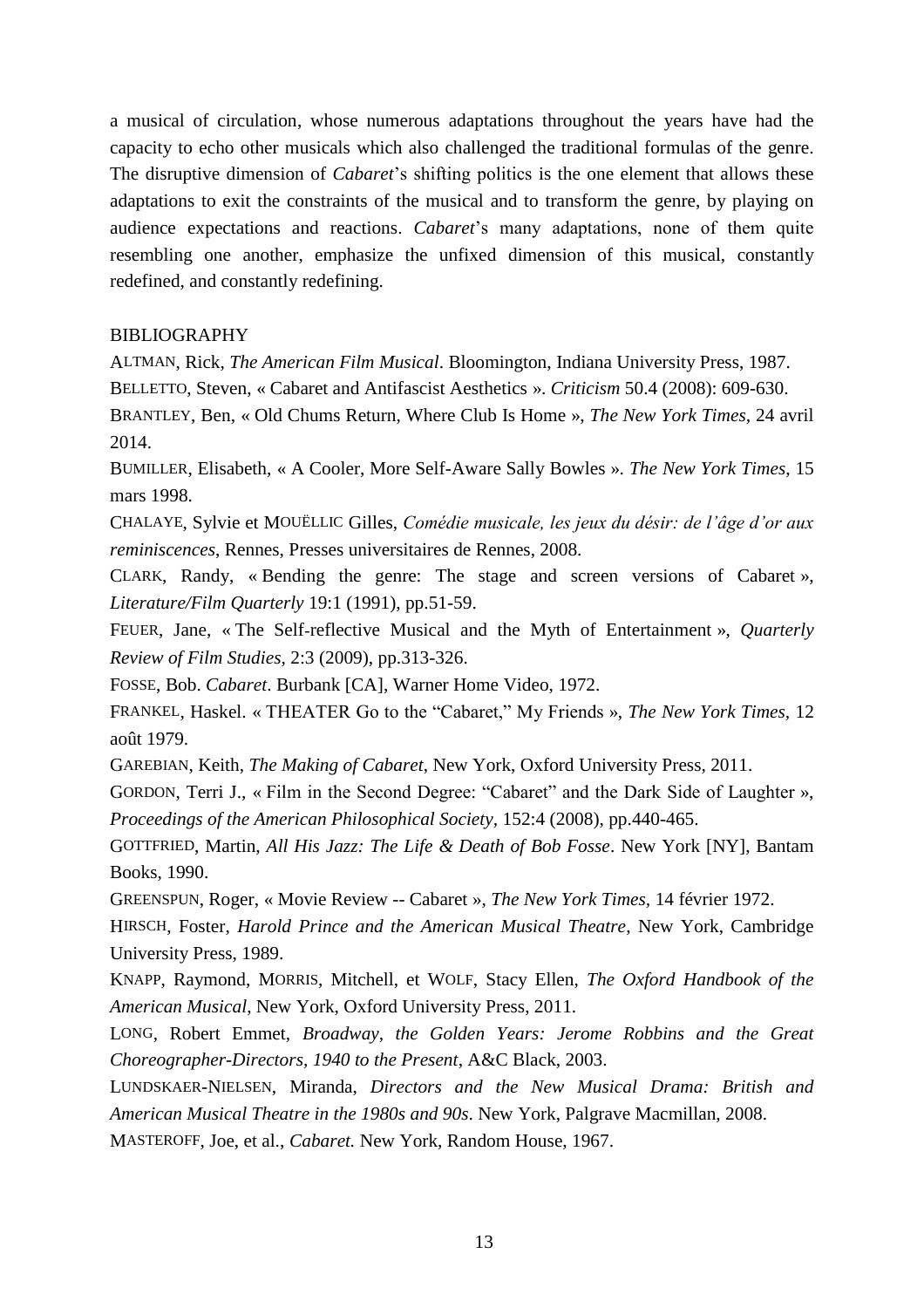MIZEJEWSKI, Linda, *Divine Decadence: Fascism, Female Spectacle, and the Makings of Sally Bowles*, Princeton [NJ], Princeton University Press, 1992.

—, « Women, Monsters, and the Masochistic Aesthetic in Fosse's Cabaret », *Journal of Film and Video* 39:4 (1987), pp.5-17.

MORRIS, Mitchell, « Cabaret, America's Weimar, and Mythologies of the Gay Subject », *American Music,* 22:1 (2004), pp.145-157.

PASCAUD, Fabienne, « Entretien avec Bob Fosse: "On ne croit plus aux héroïnes qui chantent en faisant la vaisselle" ». *Télérama* 95, 28 mai 1980.

POGGI, Jack, *Theater in America; the Impact of Economic Forces, 1870-1967.* Ithaca [NY], Cornell University Press, 1968.

RICH, Frank, « "Cabaret" and Joel Grey Return », *The New York Times*, 23 octobre 1987.

WOLF, Stacy Ellen, « "Something Better than This": Sweet Charity and the Feminist Utopia of Broadway Musicals », *Modern Drama,* 47:2 (2004), pp.309-332.

### Anouk Bottero

Anouk Bottero is a former student of the École Normale Supérieure de Lyon and a PhD candidate at the Université Paris-Sorbonne (Paris IV). She specializes in American musical theatre and film, with a particular focus on questions of gender, race and sexuality. Her master's degree dissertation was entitled "Rubbing Off the Glitter: Aesthetics of Rupture and Continuity in Bob Fosse's *Sweet Charity*, *Cabaret* and *All That Jazz*" and dealt with Bob Fosse's disruptive rewriting of the genre's codes and conventions.

Abstract: *Cabaret*'s iconic position in the Pantheon of musical theatre tends to obliterate its tumultuous genesis. Amidst a crisis of the genre, which drove audiences outside of theatres and cinemas, the original 1966 stage production of *Cabaret* directed by Harold Prince redefined musical theatre as a whole. This article aims at showing that the film adaptation of a musical as uncanny and striking as *Cabaret* is central to the history and evolution of the genre itself. Bob Fosse's 1972 film adaptation was a reinvention which asserted the director's important role and redefined many structuring principles of the musical film. By doing so, this adaptation paved the way for multiple reinventions and revivals, which enhance a continuity and circularity of sorts between film and theatre.

Keywords: musical theatre; musical film; *Cabaret*; adaptation; revival; Harold Prince; Bob Fosse; Sam Mendes; stage director; film director

Résumé : Il paraissait presque logique qu'une comédie musicale aussi populaire que le fut *Cabaret* en 1966 (mise en scène par Harold Prince) soit portée à l'écran. Et pourtant, la comédie musicale faisait face à un moment de désaveu et d'essoufflement du genre, au cinéma comme au théâtre. Dans cet article, la question de l'adaptation à l'écran d'une comédie musicale aussi intrigante que *Cabaret* est placée au cœur d'un moment de redéfinition du genre de la comédie musicale. Il s'agira de montrer que l'adaptation de *Cabaret* à l'écran par Bob Fosse en 1972 redéfinit les codes structurels du genre, ainsi que le rôle du réalisateur, qui gagne en importance et ouvre la porte à de